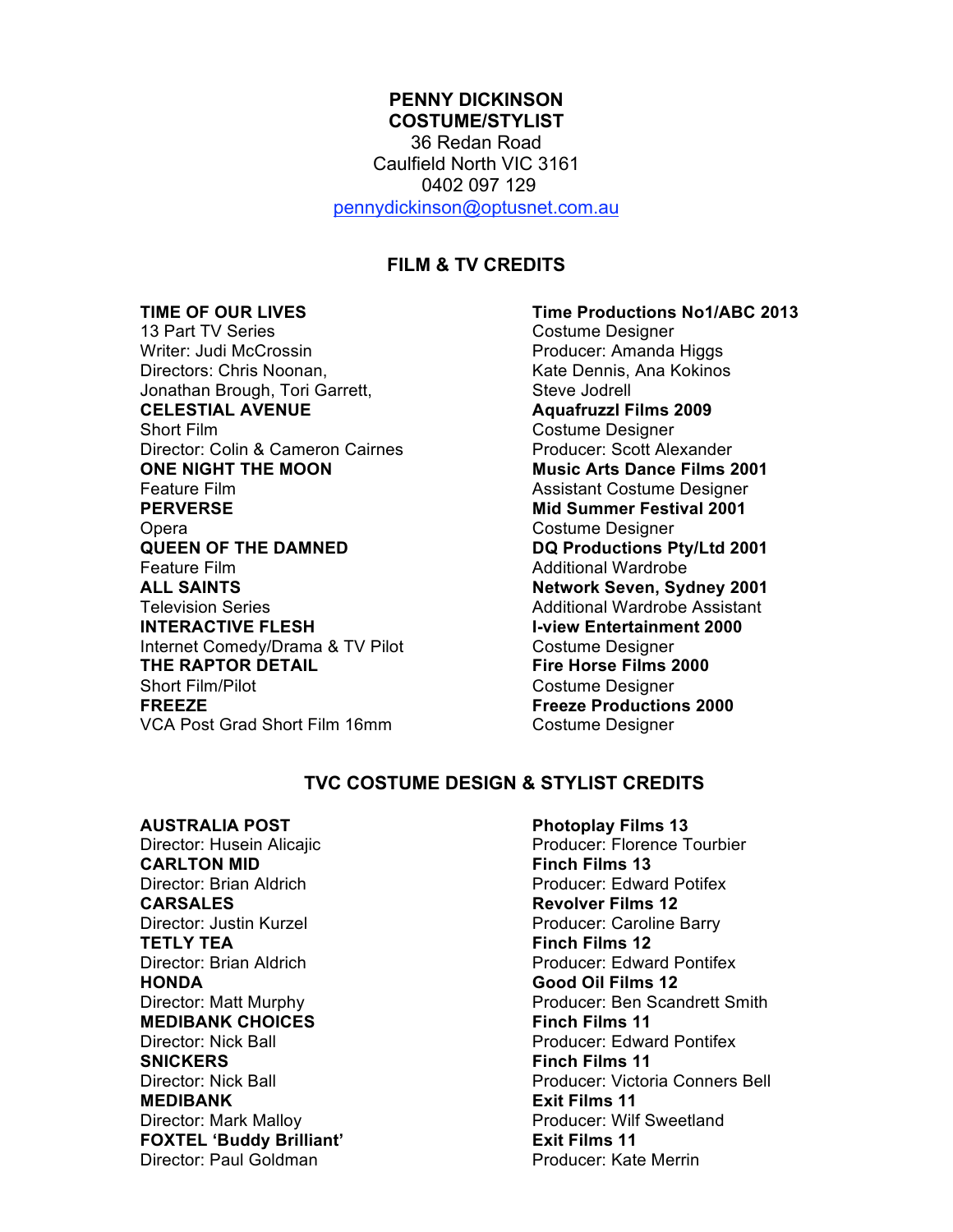**COMMONWEALTH BANK Robbers Dog Films 10** Director: Jean Pierre Jeunet **Producer: Mark Allen VISION AUSTRALIA The Guild Films 10** Director: Emma Freeman **Producer: Helene Nicol** Producer: Helene Nicol **KMART CHRISTMAS CAMPAIGN The Guild Films 10** Director: Mat Humphreys **Producer: Helene Nicol MYER CHRISTMAS CAMPAIGN Film Construction 10** Director: Steve Saussey **Producer: Jane Larkins SOVEREIGN HILL Street Life Films 10** Director: Diana Leach Producer: Victoria Conners Bell **VIC GOVERNMENT WORKSAFE Chocolate Films 10** Director: Alexi Velis Producer: Kate Merrin **RENAULT FRANCE Good Oil Films 10** Director: Hamish Rothwell Producer: Juliet Bishop **WHITE PAGES Robbers Dog Films 10** Director: Brian Billows Producer: Ben Swaffer **ME BANK Chocolate Films 10** Director: Peter Macguire **Producer: Stuart Parkyn KRAFT PHILADELPHIA CHEESE Soma Films 10** Director: Sean Meehan **Producer: Sam Mc Garry PROGRESSIVE DIRECT** Film Construction 10 Director: Steve Saussey Producer: Sacha Hodgson **WEST END DRAUGHT Film Construction 10** Director: Steve Saussey Producer: Sacha Hodgson **K SWISS 'AWESOME DAY' Exit Films 10** Director: Keith Schofield Producer: Rohan Timlock **ST GEORGE BANK Otto Empire 09** Director: Ben Saunders **Producer: Jo De Fina SPORTSBET Film Construction 09** Director: Steve Saussey Producer: Sacha Hodgson AAMI 'Swans' **Robbers** Dog 09 Director: Adam Stevens **Producer: Mark Foster** Producer: Mark Foster **VIC GOVERNMENT WORKSAFE Renegade Films 09** Director: Julius Avery **Producer: Tracey Proposch VIC GOVERNMENT 'SAFER STREETS' Renegade Films 09** Director: Edwin Mc Gill **Producer: Tracey Proposch CROW CASINO Otto Empire 08** Director: Ben Saunders **Producer: Jo De Fina BENDIGO BANK Luscious International 08** Director: Tina Bull **Producer: Tracey Proposch NESTLE ICE CREAM Good Oil Films 08** Director: Hamish Rothwell Producer: Juliet Bishop **YOPLAIT Good Oil Films 08** Director: Micheal Spiccia **Producer: Sam Long SPECSAVERS Zoom Film Television 08** Director: Gerard Lambkin Producer: Damian Teirnan **TRADING POST Good Oil Films 08** Director: Hamish Rothwell Producer: Juliet Bishop **OFFICEWORKS Exit Films 07** Director: Micca Delaney Producer: Allison Lockwood **MAGGI 'MELTING POT' Exit Films 07** Director: Glendyn Ivin **Producer:** Producer: Jane Liscombe **H & R BLOCK 'TRAP' @radical media 07** Director: Vikki Blanche Producer: Marge McInnes **HOST PLUS Exit Films 07**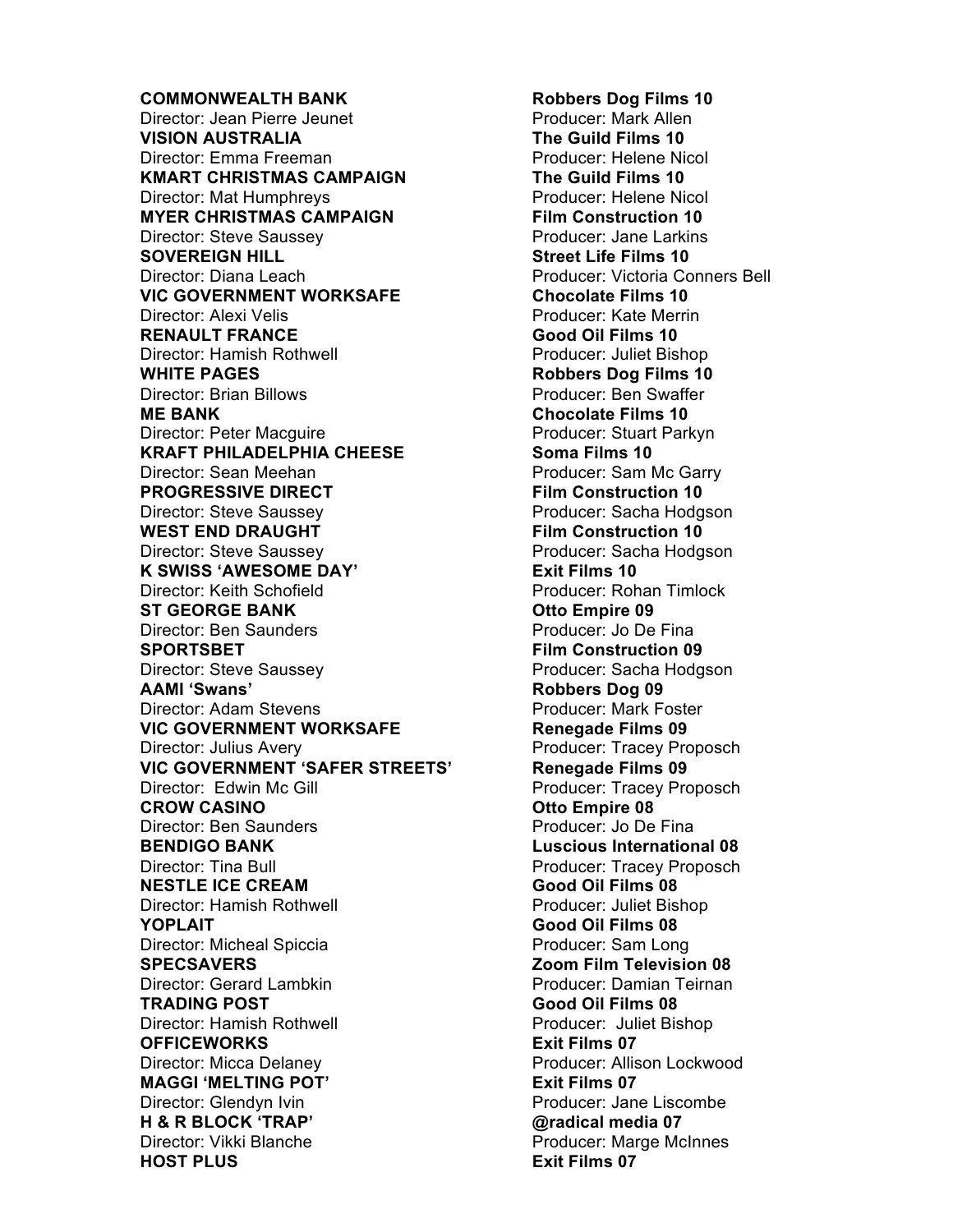Director: Ben Hodson **Producer: Scottie Conolly OFFICEWORKS 'TAX TIME' Exit Films 07** Director: Michael Delaney **Producer: Allison Lockwood KLEENEX Exit Films 07** Director: Glendyn Ivin **Producer:** Jane Liscombe **TOYOTA 'MELTING' The Sweet Shop NZ 07** Director: Michael Wong **Producer: Sarah Cook** Producer: Sarah Cook **DULUX** Exit Films 07 Director: Boyd Hicklin **Producer: Nic Round METAMUCIL Exit Films – 02.07** Director: Mark Malloy **Producer: Wilf Sweetland NAB Exit Films 07** Director: Glendyn Ivin **Producer:** Jane Liscombe **SPECIAL K Exit Films 07** Director: Glendyn Ivin **Producer: Jane Liscombe JEEP 'NAVIGATOR' Exit Films 07** Director: Jolyon Watkins Producer: Susie Cole **AUSTRALIA POST Plush Films 06** Director: Mark Bennett Producer: Catherine Warner **QUILTON 'CUPID II' Exit Films 06** Director: Robin Lea **Producer: Susie Cole** Producer: Susie Cole **TARGET Exit Films 06** Director: Ben Hodson Producer: Nic Round **MEMBERS EQUITY Chocolate AVF 06** Director: Tony Osborne **Producer:** Jo de Fina **DULUX 'JELLY BEANS' Exit Films 06** Director: Boyd Hicklin Producer: Nic Round **DULUX 'ONCE / TWICE' Exit Films 06** Director: Boyd Hicklin **Producer: Nic Round** Producer: Nic Round **INDUSTRY SUPER FUNDS Chocolate AVF 06** Director: Aleksi Vellis **Producer: Kate Merrin JEEP 'FOUNTAIN' Exit Films 06** Director: Jolyon Watkins Producer: Susie Cole **TOURISM VICTORIA 'LABYRINTH' Exit Films 06** Director: Glendyn Irvin **Producer: Jane Liscombe** Producer: Jane Liscombe **VIC GOVERNMENT'ENERGY BALLOONS' Exit Films 06** Director: Mark Molloy Producer: Wilf Sweetland **JEEP 'DRIVEWAY & BRIEFING' Exit Films 05** Director: Jolyon Watkins Producer: Susie Cole **ARU SUPER 14 Exit Films 05** Director: Mark Molloy **Producer: Wilf Sweetland FANTASTIC 'DIP N' CRUNCH' Exit Films .05** Director: Jolyon Watkins **Producer:** Susie Cole **MELBOURNE FESTIVAL Minute Man Productions** August 05 Director: Anna Jeffries **ALCOHOLICS ANONYMOUS 'AA' A**lcoholics Anonymous June 05 **Director:** Anna Jeffries **JEANS WEST Exit Films 05** Director: Garth Davis **Producer: Karen Sproul TARGET Exit Films 05** Director: Robin Lea **Producer: Susie Cole JEEP 'ROADBLOCK' Exit Films 04** Director: Joylon Watkins **Producer:** Susie Cole **MYER 'STOCKTAKE SALE'** Exit Films 04 Director: Ben Hodson Producer: Hamish Mc Donald